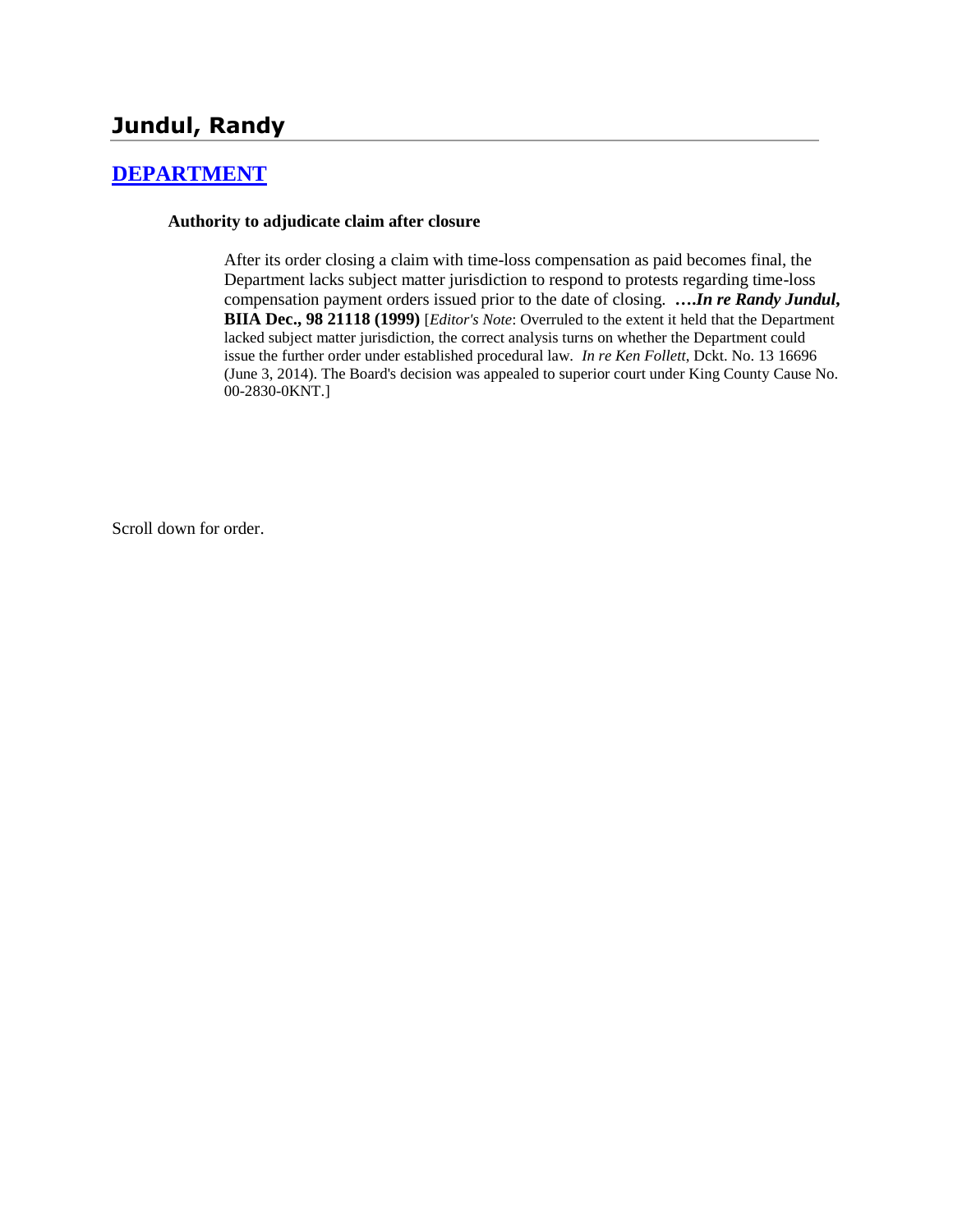## **BEFORE THE BOARD OF INDUSTRIAL INSURANCE APPEALS STATE OF WASHINGTON**

**)**

**IN RE: RANDY M. JUNDUL ) DOCKET NO. 98 21118**

**CLAIM NO. P-163462 ) DECISION AND ORDER** 

APPEARANCES: Claimant, Randy M. Jundul, by Law Office of Richard Kelleher, per Richard Kelleher Employer, JD Plumbing & Fire Protection, Inc., by Vandeberg, Johnson & Gandara, per Charles R. Bush Department of Labor and Industries, by The Office of the Attorney General, per W. Stuart Hirschfeld, Assistant The claimant, Randy M. Jundul, mailed an appeal on November 25, 1998, to the Board of Industrial Insurance Appeals. The Board received the claimant's appeal on November 30, 1998. The appeal was from an order of the Department of Labor and Industries dated September 28, 1998. That order affirmed Department orders dated November 5 and 19, 1996 and December 3 and 17, 1996 which, in the aggregate, paid the claimant time loss compensation for the period of October 19, 1996 through December 13, 1996, inclusive. **DISMISSED. DECISION** Pursuant to RCW 51.52.104 and RCW 51.52.106, this matter is before the Board for review and decision on a timely Petition for Review filed by the claimant to a Proposed Decision and Order

issued on July 27, 1999, in which the claimant's appeal was dismissed.

The Board has reviewed the evidentiary rulings in the record of proceedings and finds that no prejudicial error was committed and the rulings are affirmed. We have granted review in order to identify and discuss the jurisdictional problem that requires us to dismiss the claimant's appeal.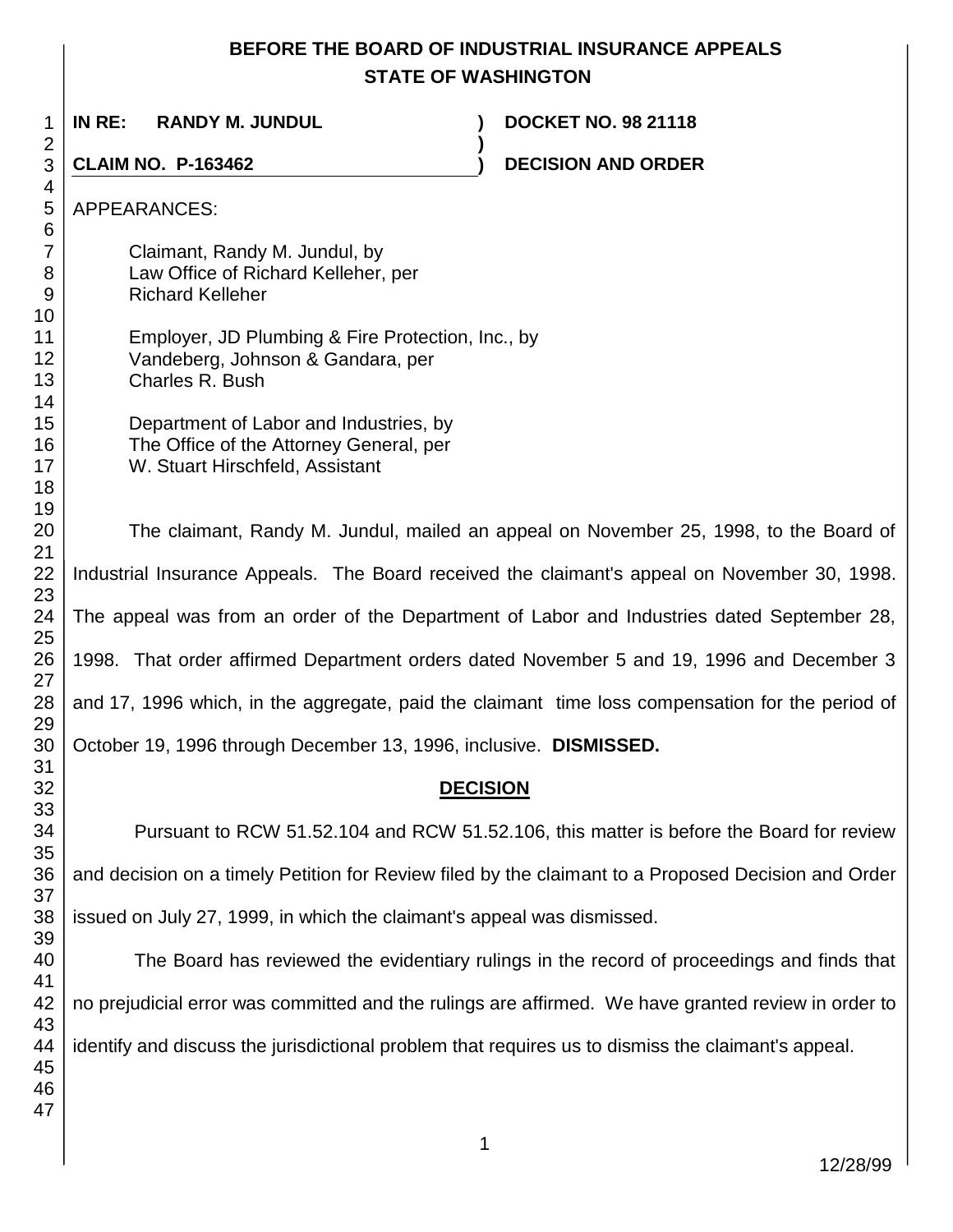The relevant facts regarding our jurisdiction are not in dispute. After he sustained an industrial injury on August 9, 1995, Mr. Jundul filed a timely claim for industrial insurance benefits. The Department allowed the claim and provided medical benefits and time loss compensation. In November and December 1996, the Department issued a series of five orders paying the claimant short periods of time loss compensation. These five orders were timely protested by the employer.

On June 16, 1997, five months after the protests were filed, the Department issued an order closing the claim without further award for time loss compensation or permanent partial disability. The letter was mailed to the claimant at his residence, 14124 SE 193<sup>rd</sup> St., Renton, Washington, 98058, which was his last known address in the Department's records. Although Mr. Jundul could not remember that order, he did not deny receiving it and acknowledged that he had received documents with the "same heading" at that address.

At the time the closing order was issued, the Department had hired Albert Johnson, Jr., pursuant to RCW 51.24.110, as a Special Assistant Attorney General to handle a third-party action, inasmuch as the claimant had not elected to proceed with the action on his own. Mr. Jundul believed that this attorney was handling all matters related to the Department of Labor and Industries. One month after the closing order was issued Mr. Jundul hired Mr. Kelleher, his current attorney, to handle the third-party action. (Eventually the Department allowed the claimant to "reelect" to pursue the third-party action on his own.) The June 16, 1997 closing order was not sent to either attorney. Neither the claimant nor either attorney filed a protest or Notice of Appeal from the closing order. The Department did not attempt to modify, place in abeyance, or reverse that order.

Thirteen months after the closing order was issued, Mr. Jundul filed an application to reopen the claim. The Department denied the application to reopen, which was timely protested by the claimant. On September 28, 1998, the Department issued an order that purported to affirm four of the five time loss compensation orders issued in November and December 1996. The next day,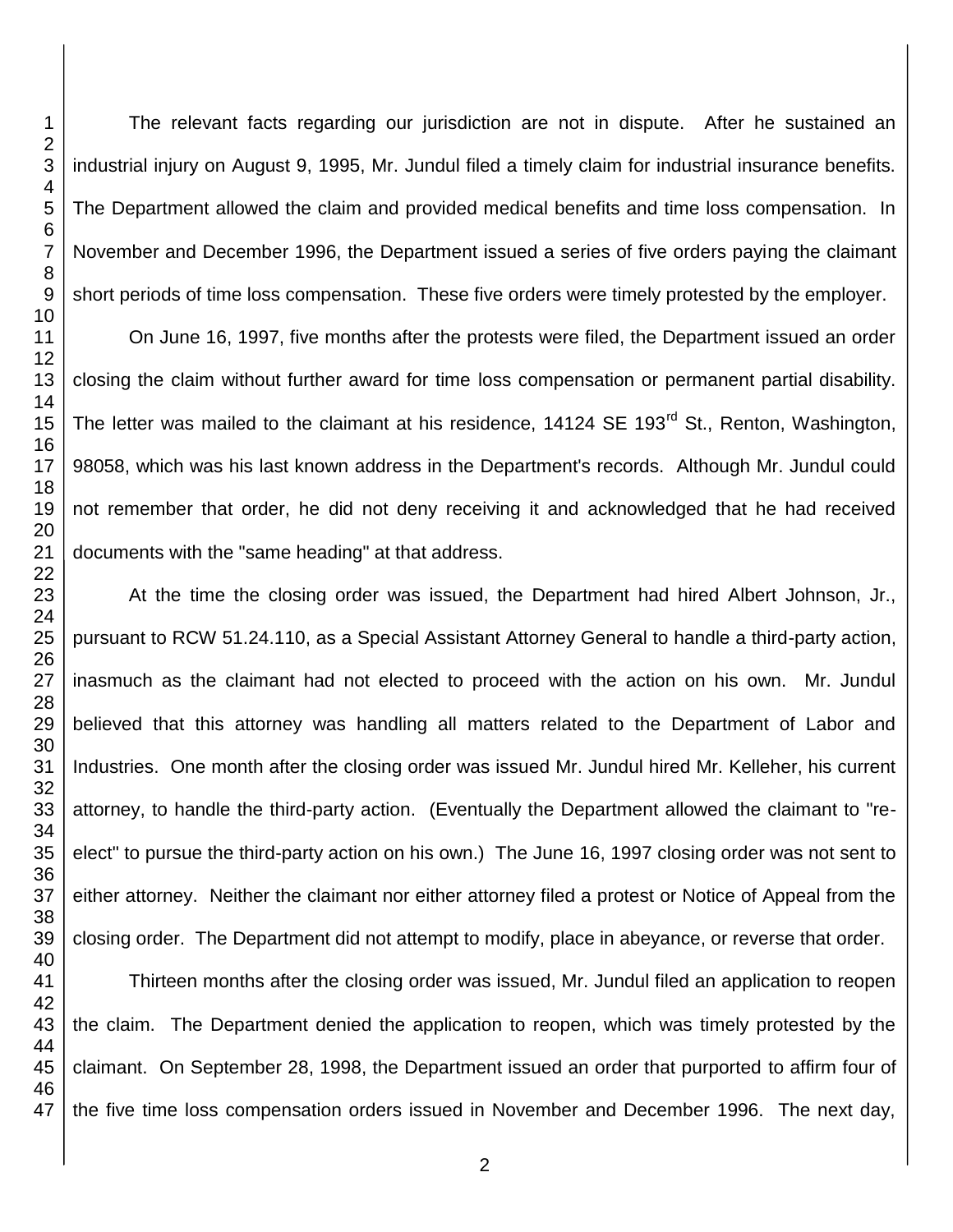September 29, 1998, the Department issued another order, which affirmed the order denying the application to reopen the claim. The claimant filed a timely Notice of Appeal from the September 28, 1998 order. During proceedings in front of our industrial appeals judge, including the June 17, 1999 hearing, the focus of the claimant's appeal shifted toward an attack on the June 16, 1997 closing order and the circumstances surrounding its issuance by the Department. Mr. Jundul never amended his Notice of Appeal to include that order as being the subject matter of his appeal.

The Board is a quasi-judicial agency whose jurisdiction is appellate only. *Karniss v. Department of Labor & Indus.*, 39 Wn.2d 898 (1952); *Callihan v. Department of Labor & Indus.*, Wn. App. 153 (1973). Our subject matter jurisdiction is limited to the Department order under appeal, as further limited by the Notice of Appeal. *Woodard v. Department of Labor & Indus.*, Wash. 93 (1936); *Brakus v. Department of Labor & Indus.*, 48 Wn.2d 218 (1956); *Lenk v. Department of Labor & Indus.*, 3 Wn. App. 977 (1970). In addition, we also have the inherent power to determine if we have jurisdiction to entertain an appeal. *Callihan*, at 157.

The existence of a valid Department order is a prerequisite for the Board to obtain subject matter jurisdiction over an appeal. By issuing the September 28, 1998 order, the Department was attempting to readjudicate the claimant's entitlement to time loss compensation for periods of time prior to the closing date of the claim. The June 16, 1997 closing order determined, explicitly or by necessary implication, the totality of the claimant's entitlement to all benefits of whatever form, as of the date of claim closure. That order became final. The Department is without authority to affirm, modify or reverse an order once 60 days pass following its communication. RCW 51.52.060; *In re Kenneth Osborne*, BIIA Dec., 69,846 (1986). Therefore, we hold as a matter of law that the September 28, 1998 Department order was void ab initio because the Department lacked the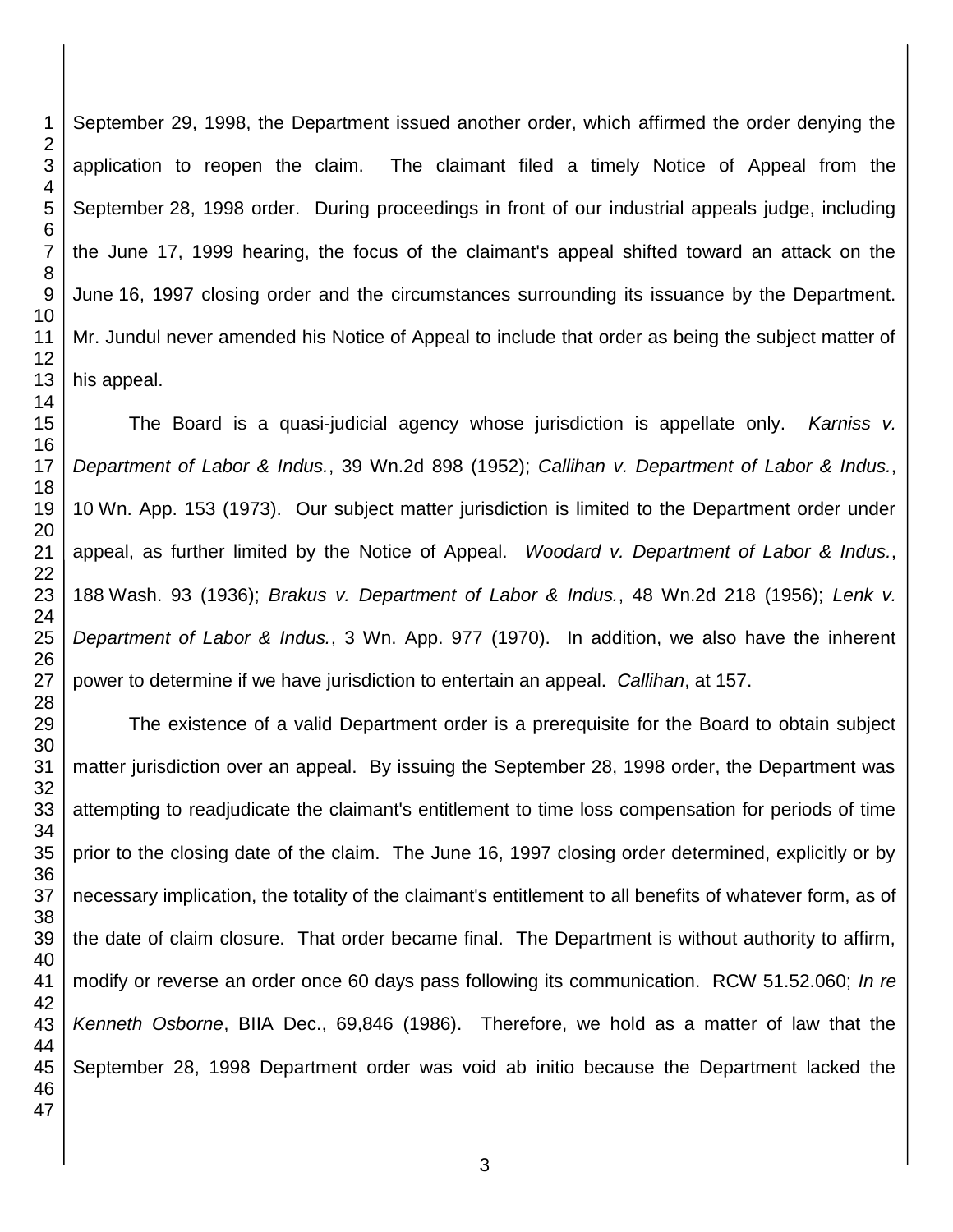subject matter jurisdiction necessary to issue it. *Marley v. Department of Labor & Indus.*, Wn.2d 533 (1994).

Since no timely appeal was filed from the June 16, 1997 closing order, it cannot be set aside unless it is vacated for fraud or something of like nature. *Abraham v. Department of Labor & Indus.*, 178 Wash. 160 (1934); *LeBire v. Department of Labor & Indus.*, 14 Wn.2d 407 (1942); and *Marley*. Mr. Jundul asks the Board to set aside the June 16, 1997 closing order because its issuance and the lack of appeal therefrom were the result of "fraud or something of like nature." However, the Board cannot examine the claimant's contentions because he is asking us to take original jurisdiction of this matter. There is no indication anywhere in the record that the Department ever considered, let alone adjudicated "fraud or something of a like nature" as a basis for setting aside the June 16, 1997 closing order. The Notice of Appeal never mentioned such a contention; it first appeared quite late in these proceedings. We suggest that the claimant request the Department to investigate his contentions and issue an appealable order once the investigation is complete. Assuming the claimant is aggrieved by the Department order that is issued, we will then have jurisdiction to consider and decide a timely appeal from that order.

Mr. Jundul also asks for equitable and/or constitutional relief. However, we lack authority to provide those forms of relief to him. The Board has no inherent equitable powers. *In re Seth Jackson,* BIIA Dec., 61,088 (1982); *In re Ben Ramahlo*, BIIA Dec., 85 C025 (1987). The Board also does not have any power to invalidate Departmental action on constitutional grounds (including the alleged "due process" violations cited by the claimant) except in very limited circumstances that do not apply to this case. *Bare v. Gorton*, 84 Wn.2d 380 (1974); and *see In re Danny Thomas*, BIIA Dec., 40, 665 (1973).

## **FINDINGS OF FACT**

1. On August 11, 1995, the Department received an application for benefits alleging that Randy M. Jundul, the claimant, sustained an industrial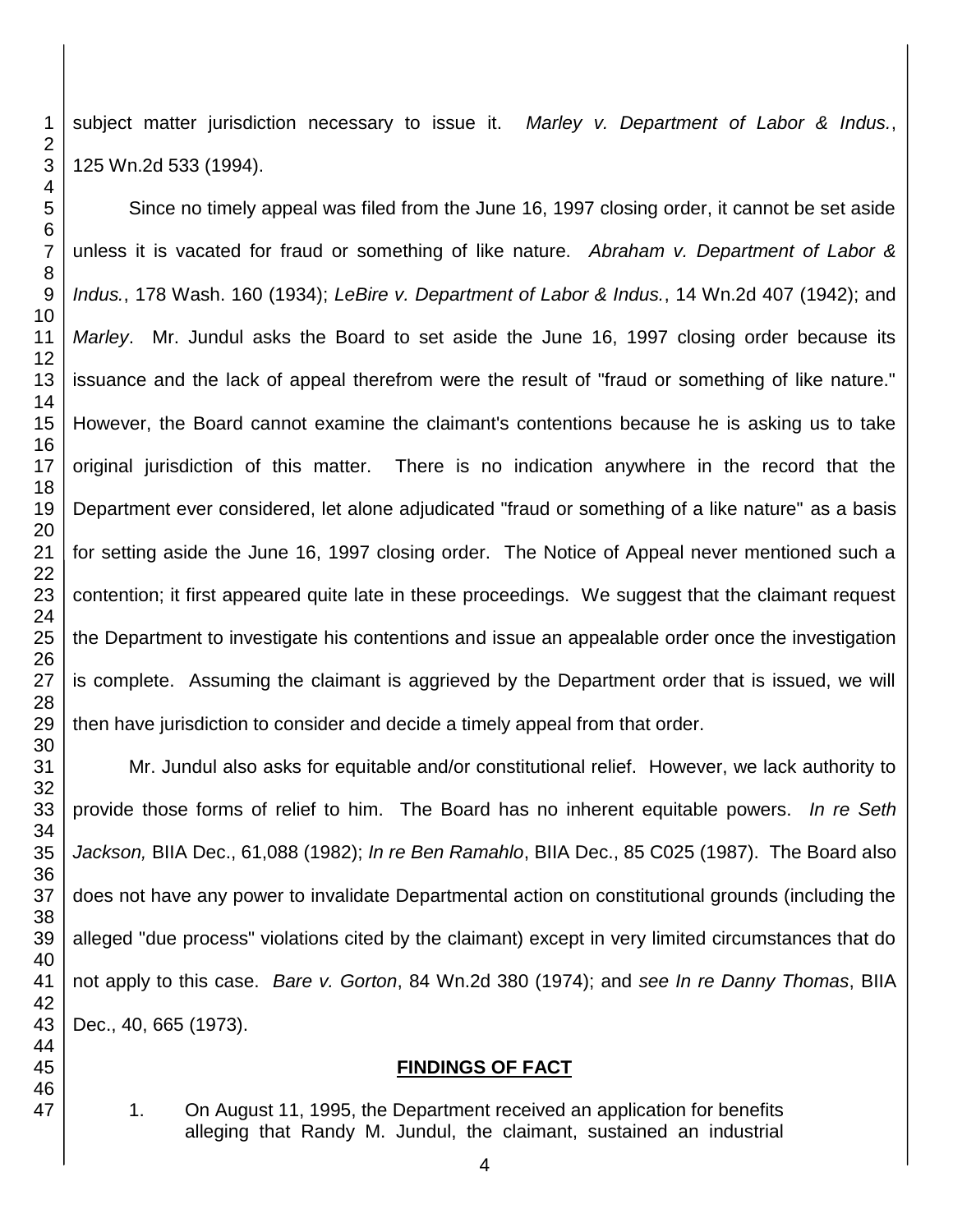injury to his head on August 9, 1995, in the course of his employment with JD Plumbing & Fire Protection, Inc. The claim was allowed. On November 5, 1996, November 19, 1996, December 3, 1996, December 17, 1996, and December 31, 1996, the Department issued orders which, in the aggregate, paid the claimant time loss compensation for the period of October 19, 1996 through December 27, 1996, inclusive. The employer filed a timely protest with the Department from these time loss compensation orders.

- 2. On June 16, 1997, the Department issued an order that closed the claim effective June 16, 1997, with time loss compensation as paid to May 5, 1997; and without an award for permanent partial disability. This order was received by the claimant through the mail at his residence located at 14124 SE  $193^{rd}$  St., Renton, Washington, 98058.
- 3. The June 16, 1997 order was not protested or appealed by the claimant or anyone on his behalf within 60 days after he received it. The employer also did not protest or appeal this order. The Department did not modify, hold in abeyance, or reverse this order within 60 days of its receipt by the parties.
- 4. On July 30, 1998, the claimant filed an application to reopen the claim. On August 13, 1998, the Department issued an order that denied the application to reopen the claim. On September 22, 1998, the claimant filed a protest and request for reconsideration with the Department. On September 29, 1998, the Department issued an order that affirmed its August 13, 1998 order.
- 5. On September 28, 1998, the Department issued an order that affirmed its orders dated November 5 and 19, 1996 and December 3 and 17, 1996 which, in the aggregate, paid the claimant time loss compensation for the period of October 19, 1996 through December 13, 1996, inclusive.
- 6. On November 25, 1998, the claimant mailed a Notice of Appeal from the September 28, 1998 Department order to the Board of Industrial Insurance Appeals, which received it on November 30, 1998. On January 15, 1999, this Board issued an order granting the claimant's appeal subject to proof of timeliness, assigning it Docket No. 98 21118, and directing that further proceedings be held.
- 7. The Department has never considered or adjudicated any question regarding fraud or something of like nature in the issuance of and/or circumstances surrounding the issuance of the June 16, 1997 order and the lack of an appeal therefrom.